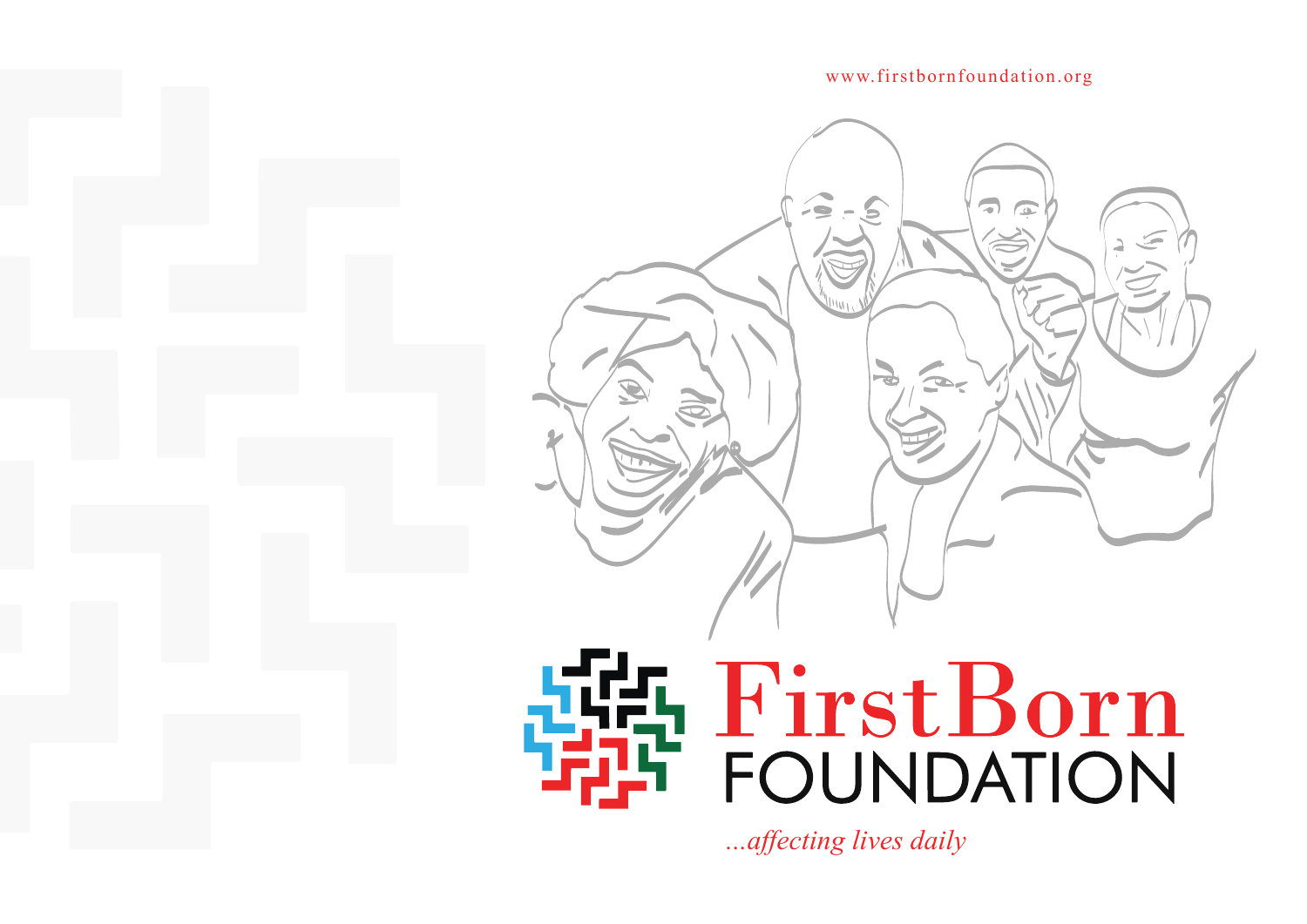### **VISION**

To bring souls to the knowledge of Jesus, the firstborn of the church

### **MISSION**

To daily contribute to the overall wellbeing of individuals through our three core activities

### **CORE VALUES**

Compassion, Hope, Resilience, Integrity, Strength of Purpose, **Truth** 

## **FOUNDING PRINCIPLE**

**FirstBorn Foundation ('FBF') was first conceived in 2000.** 

**The name originates from Colossians 1:15 - Christ is the Firstborn over all creation. FBF is a faith based foundation founded on the principles of peace, prosperity and compassion.** 

**The FirstBorn Foundation has the sole objective of bringing souls to Jesus through its various activities.**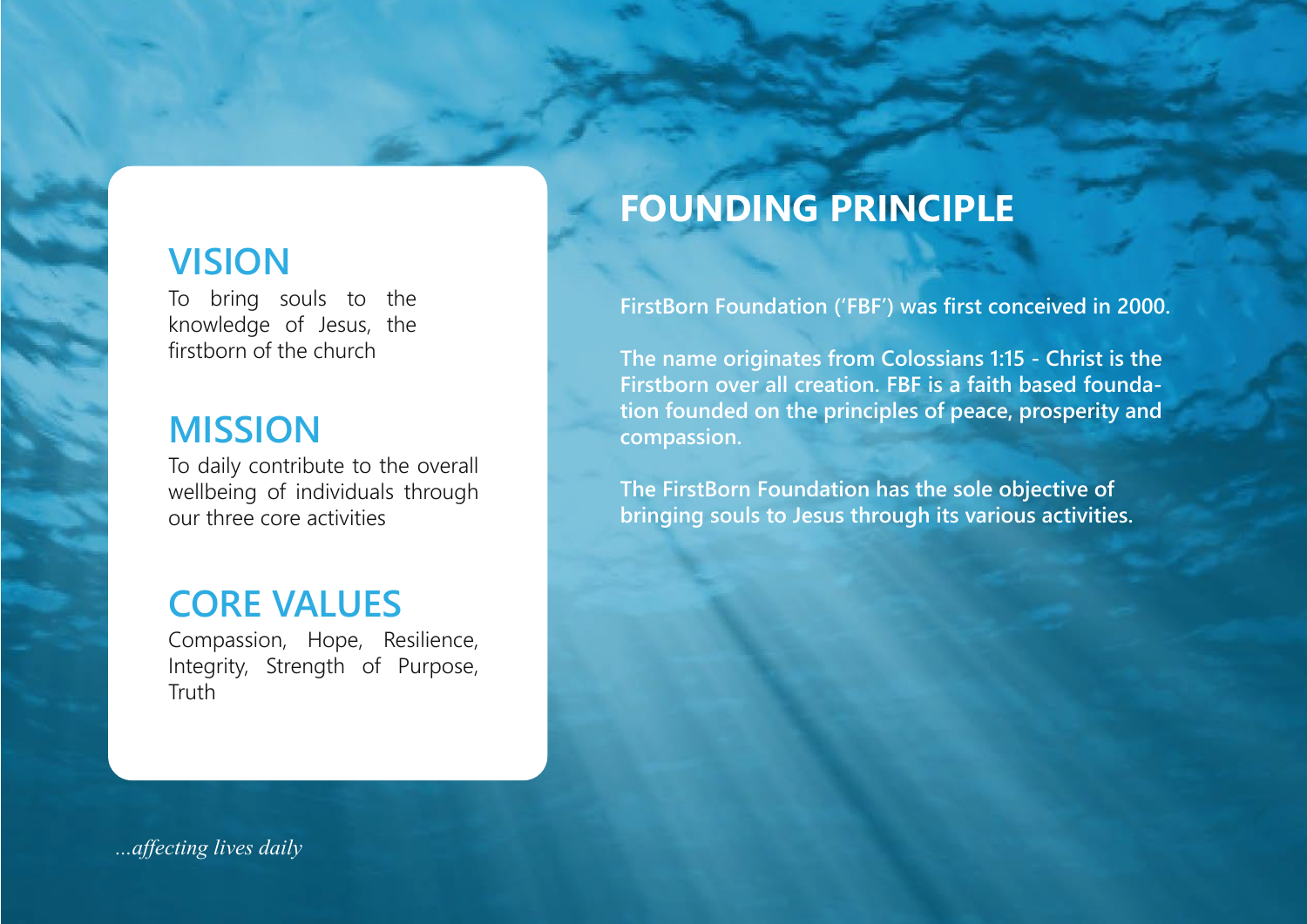## **THREE PROGRAMMES IN FBF**



#### **INSTRUMENTS OF PEACETM**

Abitration and Counselling services for families, communities and countries.

të.



Temporary shelters (safe houses) for the homeless, poor and vulnerable.



#### **TENTSTM WELLSTM**

Seed/Growth fund for MSMEs, Education supports and Scholarship funds for young persons.

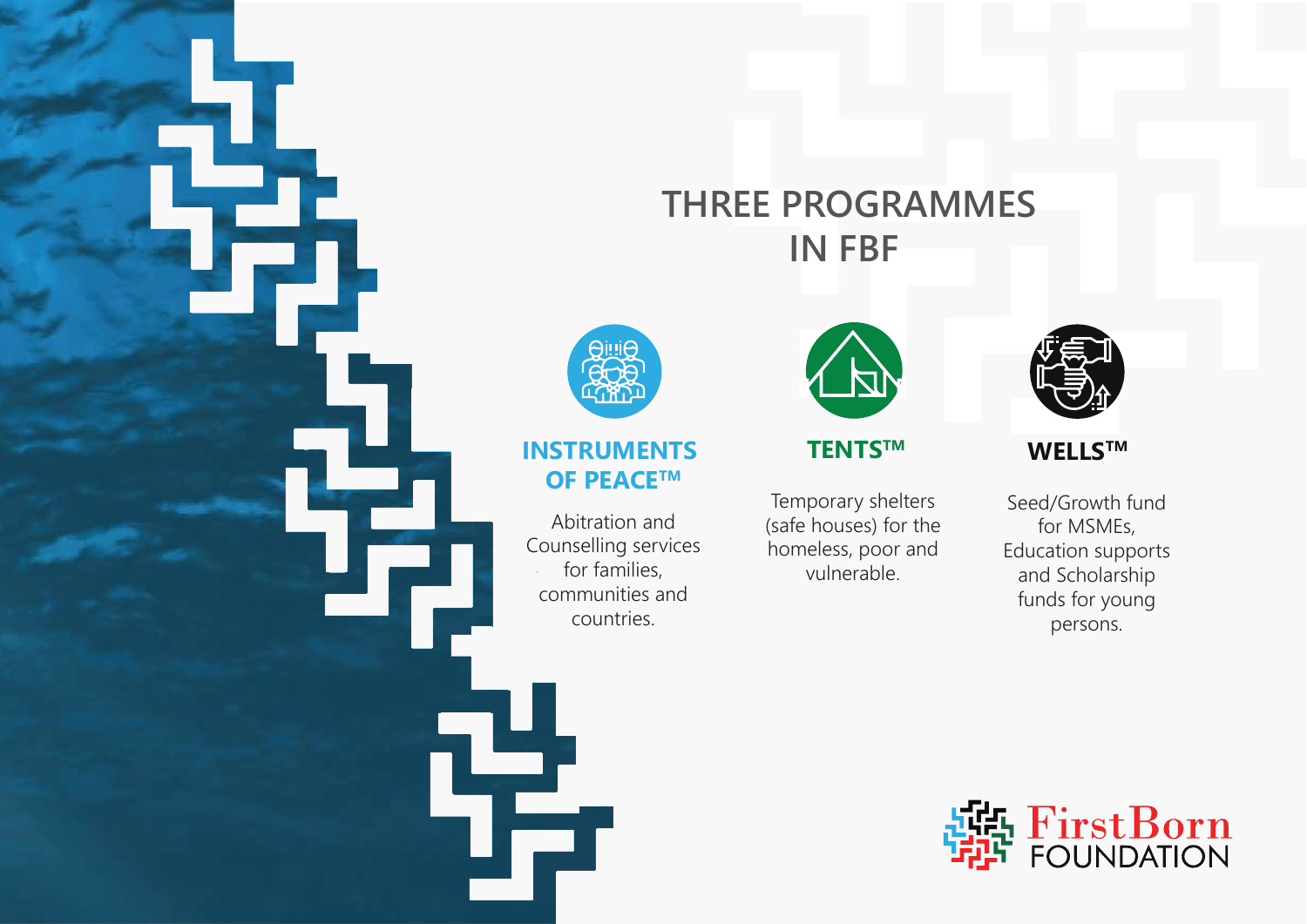

# **INSTRUMENTS OF PEACETM**

*"Where there is hatred, we will show his love Where there is injury, we will never judge Where there is striving, we will speak his peace To the millions crying for release, We will be his instruments of peace* 

*Lord, Make us instruments of your peace, Where there is hatred, let your love increase Lord, make us instruments of your peace, Walls of pride and prejudice shall cease When we are your instruments of peace.* 

*Where there is blindness, we will pray for sight where there is darkness, we will shine his light Where there is sadness, we will bear their grief To the millions crying for relief, We will be your instruments of peace."*

*A prayer of St. Francis of Assisi*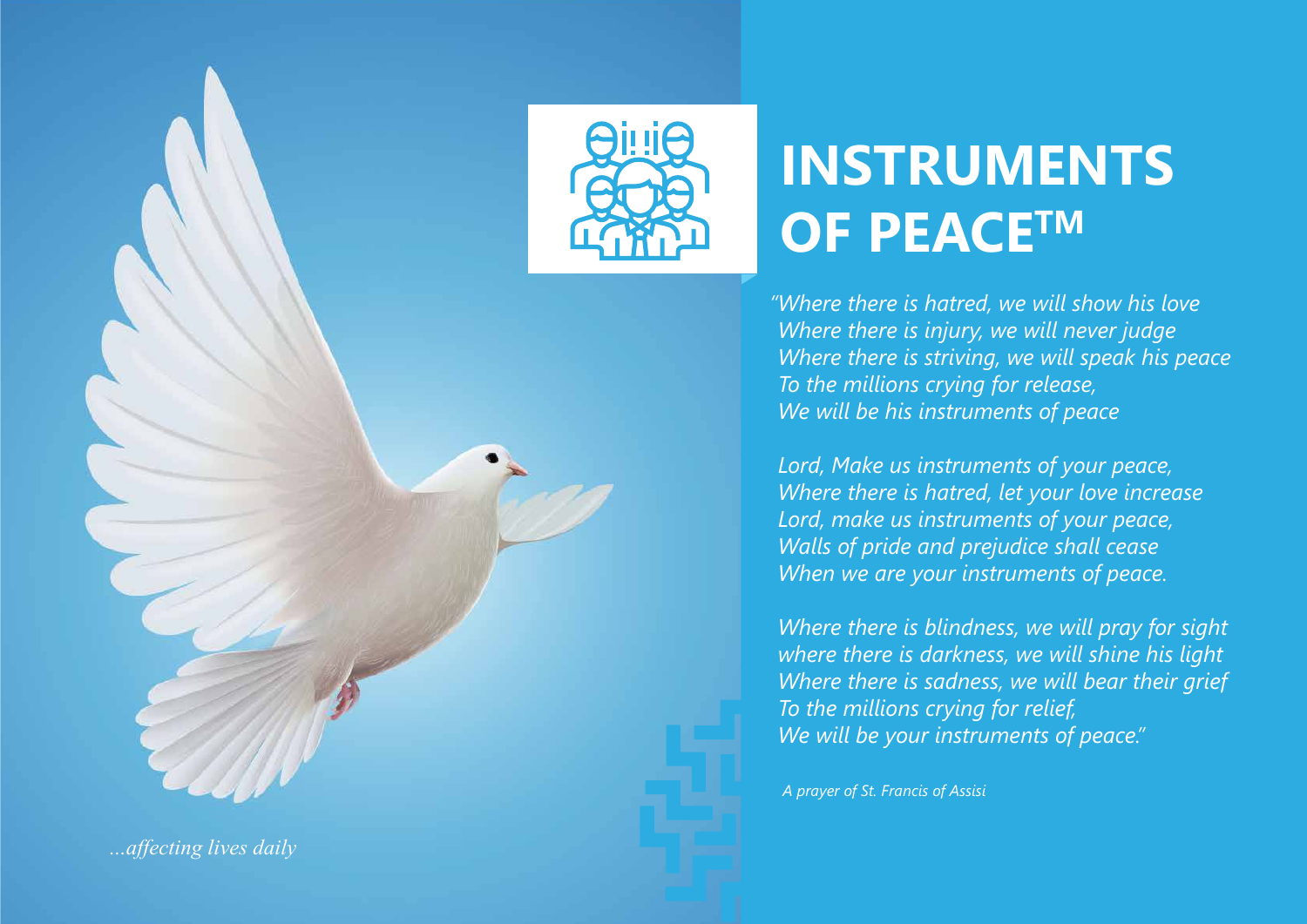#### **INSTRUMENTS OF PEACE™**





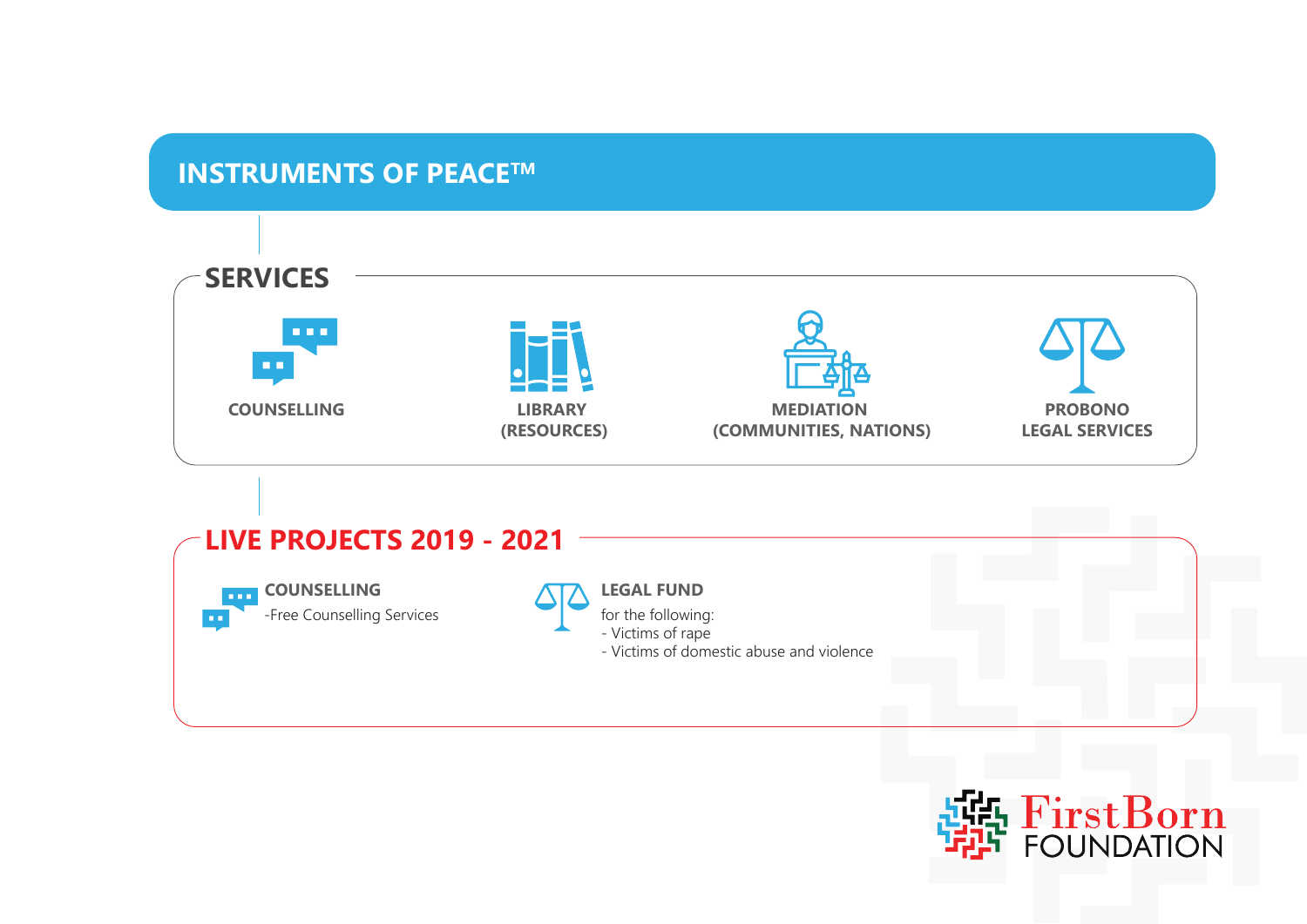

# **TENTSTM**

*Tents are seen to be temporary dwellings but still provide all the comfort that a house would provide. In the old testament, they were seen as dwelling places.* 

*Tents will provide temporary homes for those in need.* 

*How lovely are your tents O Jacob, Your dwellings , O Isreal (Num24:5)*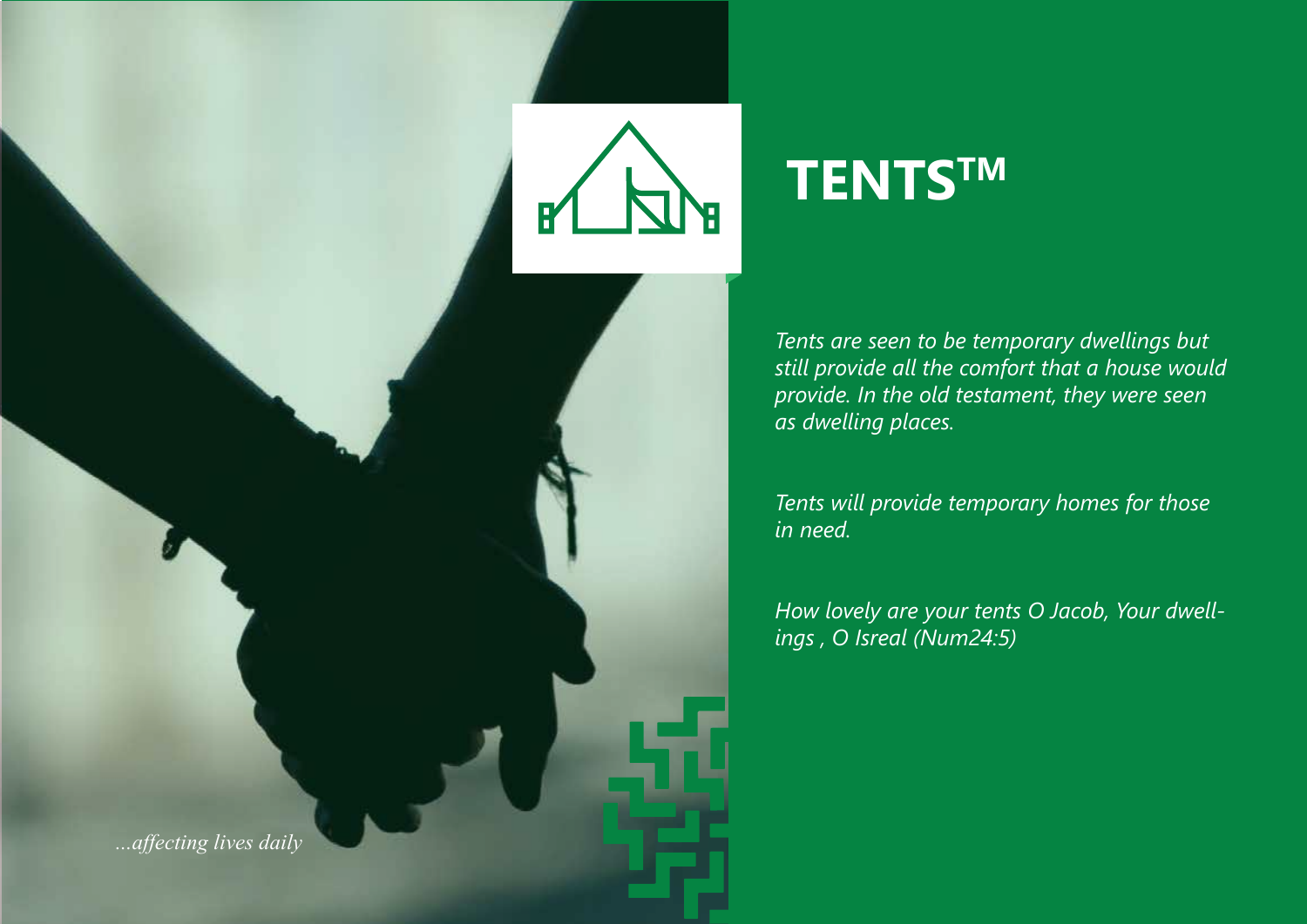

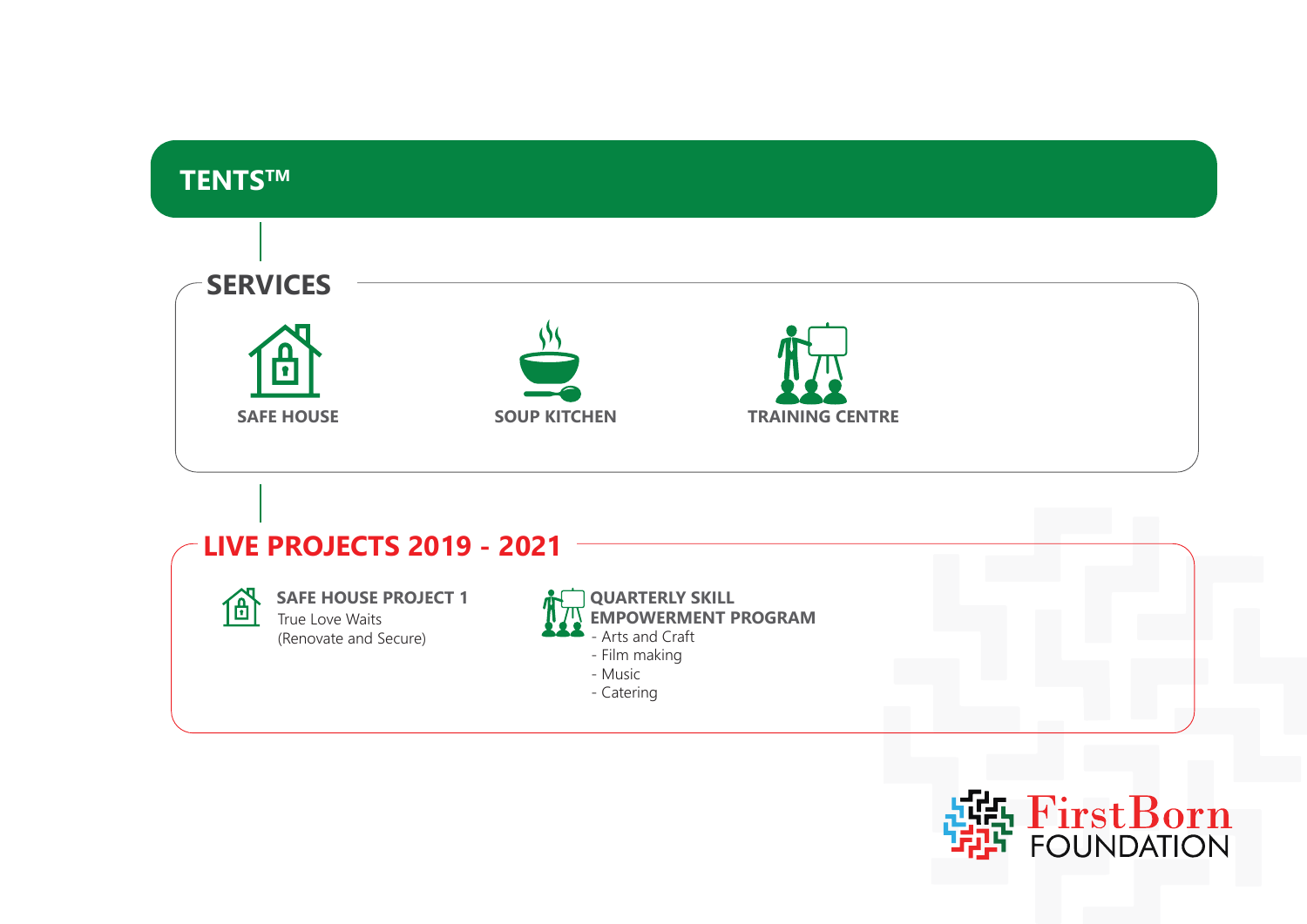

# **WELLSTM**

*Wells provide a means of livelihood for people, livestock and plants. It brings forth water. Water is essential to every living thing.* 

*Wells at FirstBorn Foundation would provide lifelines to ideas, start ups, existing businesses, communities and individuals. It will provide education supports, funds and location to business owners.*

*Isaac dug wells in the midst of famine and prospered (Gen26: 15-25)*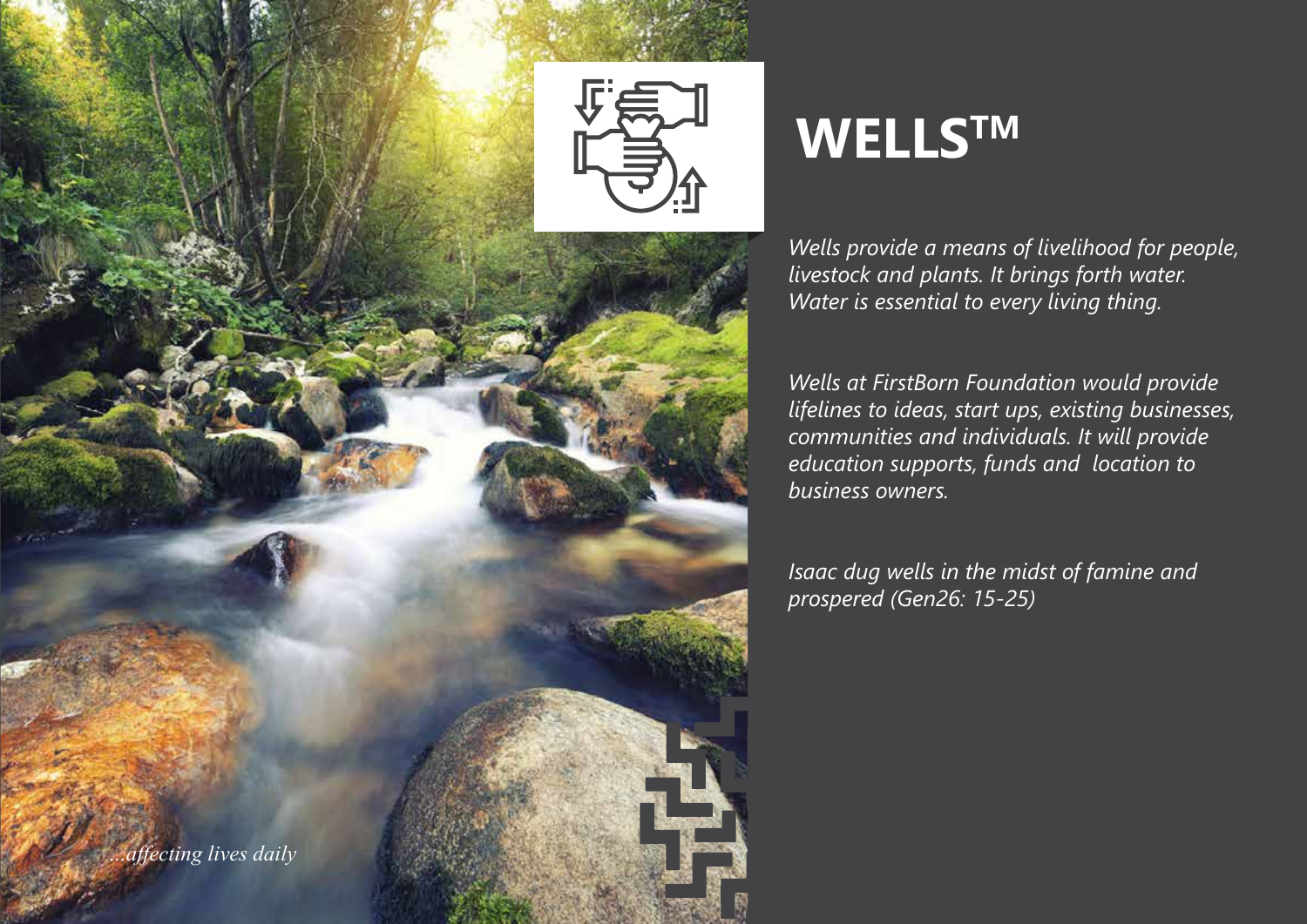

FirstBorn<br>FOUNDATION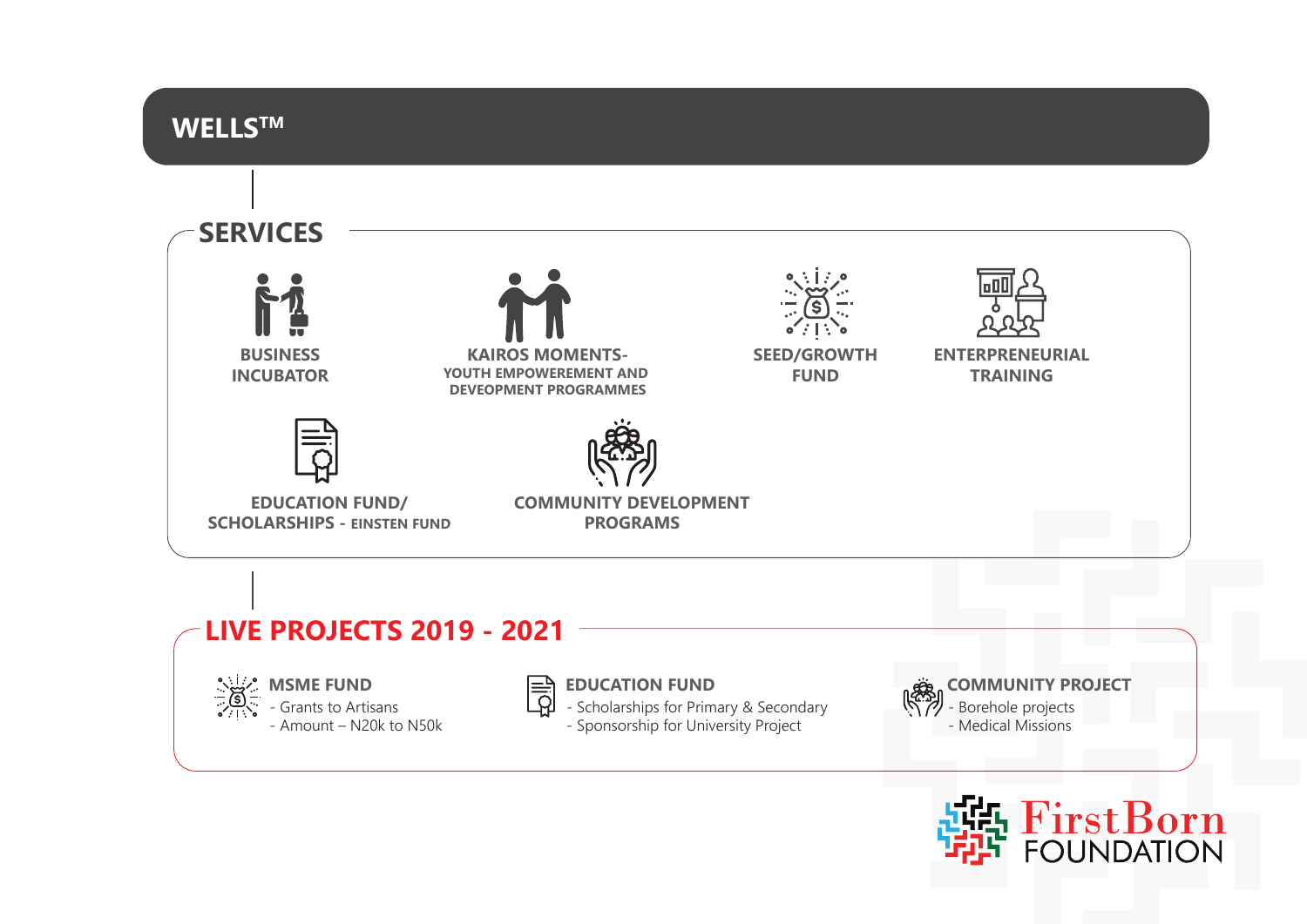**OUR PARTNERS**







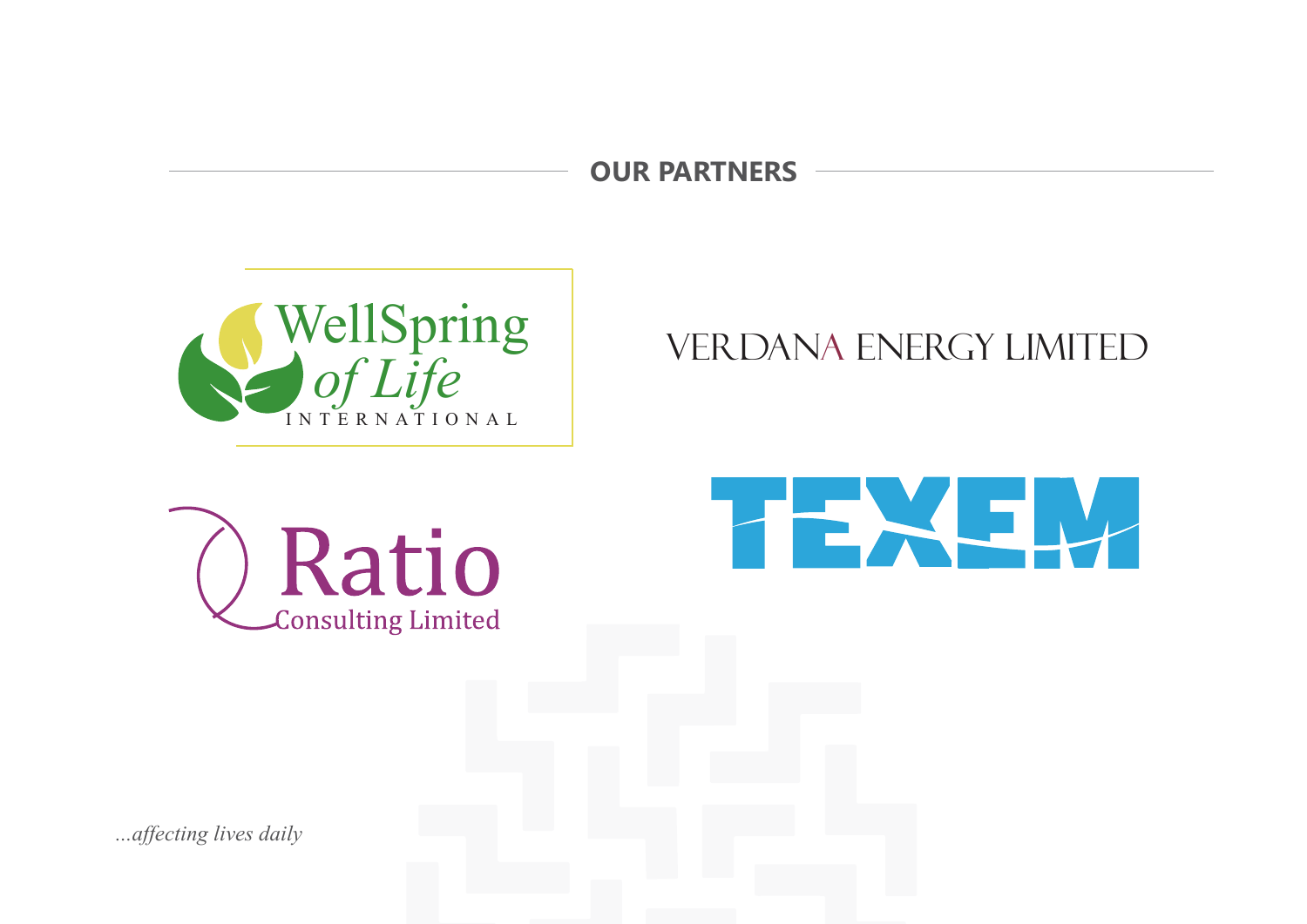